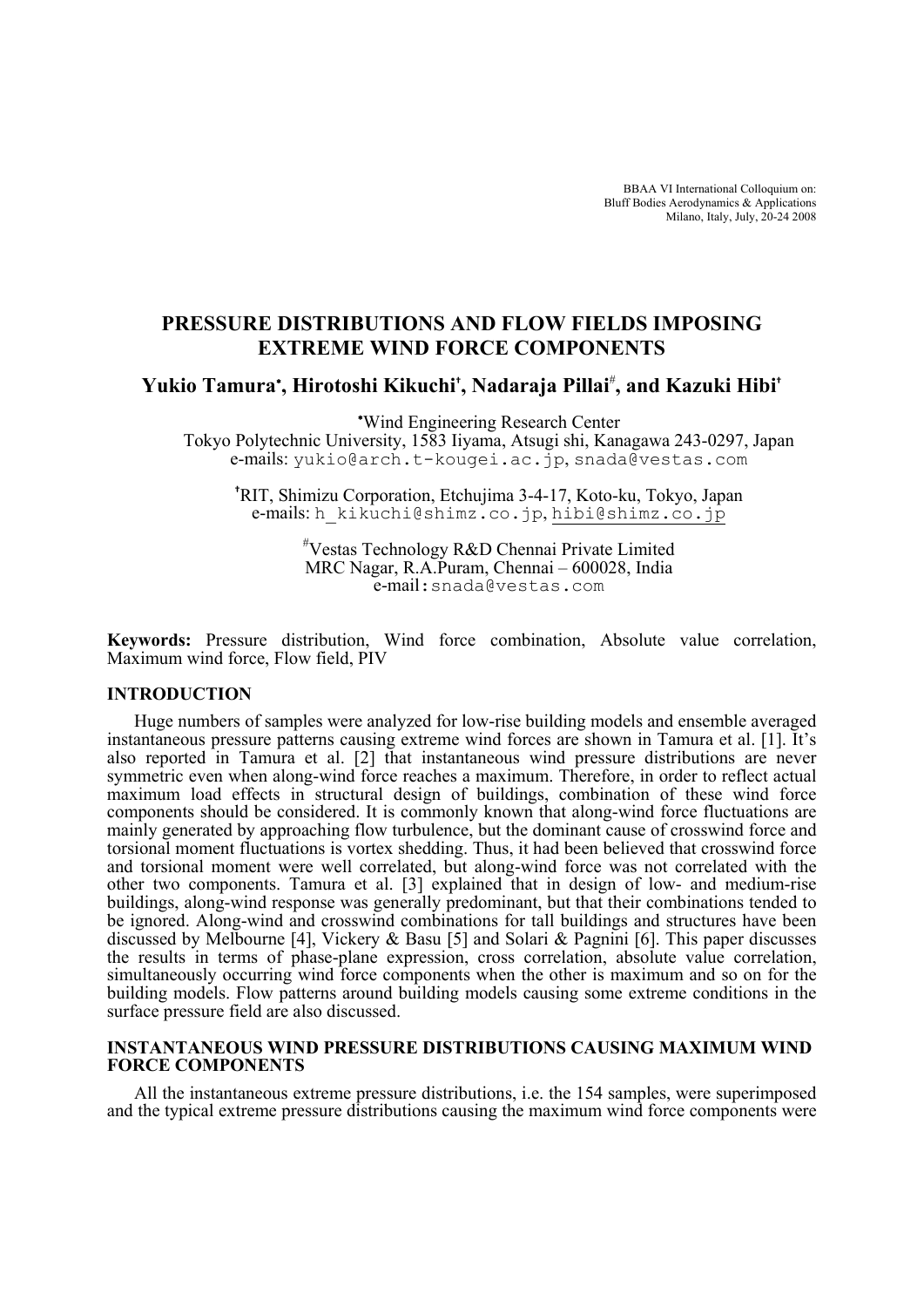extracted and are shown in Fig.1. As the pressure distributions can cluster to the right or left side from sample to sample, if they were superimposed as they were, a pressure distribution similar to the mean pressure might be obtained rather than the typical pressure distribution. Therefore, the above superimposition, or conditional averaging was made after turning the right and left of some data to orientate the direction of the torsional moment or crosswind force. The ensemble averaged extreme pressure distributions causing the maximum along-wind force coefficient  $C_{Dmax}$  and torsional moment coefficient *CTmax* have a similar asymmetric pressure pattern, as shown in Figs.  $1(a)$  and  $1(c)$ .



Figure 1: Examples of instantaneous pressure distributions causing maximum wind force coefficients for model LS  $(α = 1/4)$  [3]



Figure 2: Maximum wind force component and accompanying other wind force components (LS) [3]

#### **MAXIMUM WIND FORCE COMPONENT AND OTHER SIMULTANEOUSLY OBSERVED WIND FORCE COMPONENTS**

Figure 2 shows an example of temporal variations of three wind force components of a 10 min sample in full-scale conversion. The maximum value of one of the wind forces, i.e. *C<sub>D</sub>*, *C<sub>L</sub>* or  $C_T$ , was selected and the other two simultaneously recorded wind forces were picked up. When the maximum along-wind force  $C_{Dmax}$  was recorded at time  $t_D$ , some large  $C_L(C_{Dmax})$  was also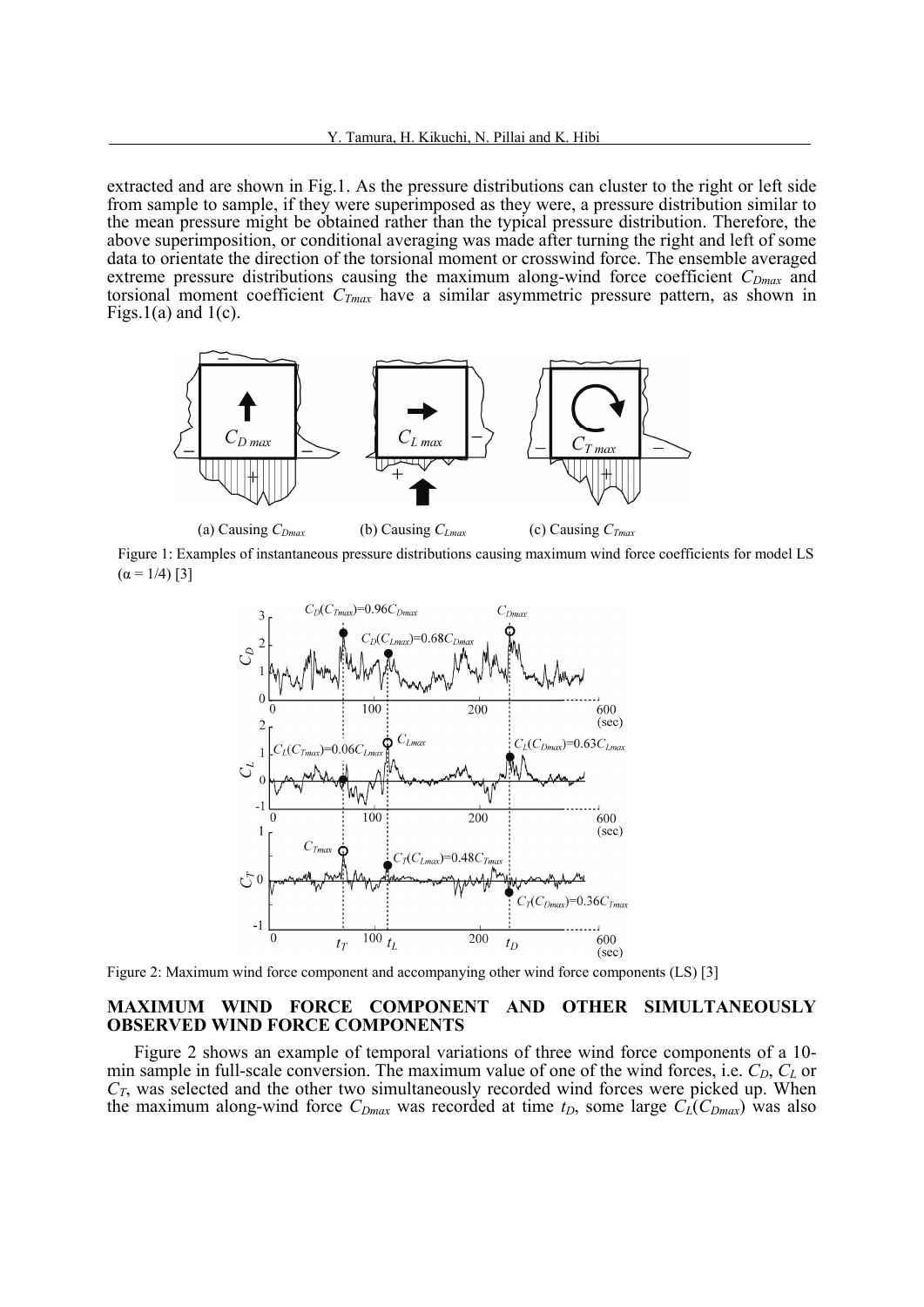recorded. When the maximum torsional moment  $C_{Tmax}$  was recorded at time  $t_T$ , well-correlated crosswind force  $C_l(C_{Tmax})$  became relatively small, but un-correlated along-wind force  $C_l(C_{Tmax})$ reached almost its largest level.

## **CORRELATION AND ABSOLUTE VALUE CORRELATION BETWEEN WIND FORCE COMPONENTS**

A very low correlation is recognized between  $C_D$  -  $C_L$ , and also between  $C_D$  -  $C_T$ . The former coincides with the aforementioned results, demonstrating a low correlation between the maximum values of along-wind force coefficient  $C_D$  and crosswind force coefficient  $C_L$ . However, the latter does not coincide with those results, suggesting a high correlation between the maximum values of torsional moment coefficient  $\overline{C_T}$  and along-wind force coefficient  $C_D$ .<br>However, some correlation is recognized between  $C_L$  -  $C_T$ , although their maximum values do not However, some correlation is recognized between  $C_L$  -  $C_T$ , although their maximum values do not correlate. These contradictory relations between the average correlation of the time series and the correlation of the maximum values can be partly understood by examining the cross-correlation coefficient between the absolute values of wind force components as follows. For the absolute values of the wind force components, the largest correlation was recognized between the alongwind force coefficient  $|C_D|$  and the torsional moment coefficient  $|C_T|$ . This is consistent with the fact that the maximum torsional moment tends to be accompanied by the largest level of along-wind force. The lowest correlation was recognized between the crosswind force coefficient  $|C_i|$  and the torsional moment coefficient  $|C_i|$ .

### **FLOW FIELDS AND PIV MEASUREMENTS**

The phase-plane expression for  $C_D - C_L$  shown in Fig.3 for the low-rise square model (LS) shows an elliptical shape and indicates no correlation between the along-wind and crosswind forces. An example of the instantaneous wind pressure distribution for which the maximum or minimum along-wind force occurs is shown in Fig.4. Figure 4(a) shows the instantaneous wind pressure distributions causing the maximum level along-wind forces indicated by open circles in Fig.3. Figure 4(a) shows an uneven distribution of large positive wind pressure on the windward wall. Figure 4(b) shows the instantaneous wind pressure distributions causing the minimum level along-wind forces indicated by open squares in Fig.3. The magnitudes of the positive pressure on the windward wall and the negative pressure on the side walls and the leeward wall are relatively small, and the resultant along-wind, crosswind and torsional components are all small. Ensemble averaged flow fields causing maximum and minimum along-wind forces are shown in Fig.5 for 20 samples. The length of each sample was 10min in full-scale conversion. Figure 5(a) shows the instantaneous pressure distribution and the flow field causing the maximum along-wind force.



Figure 3: Phase-plane expression of wind force combination  $(C_D-C_L)$ 

Figure 4: Instantaneous wind pressure distributions causing maximum /minimum wind force components (5*H/*8)